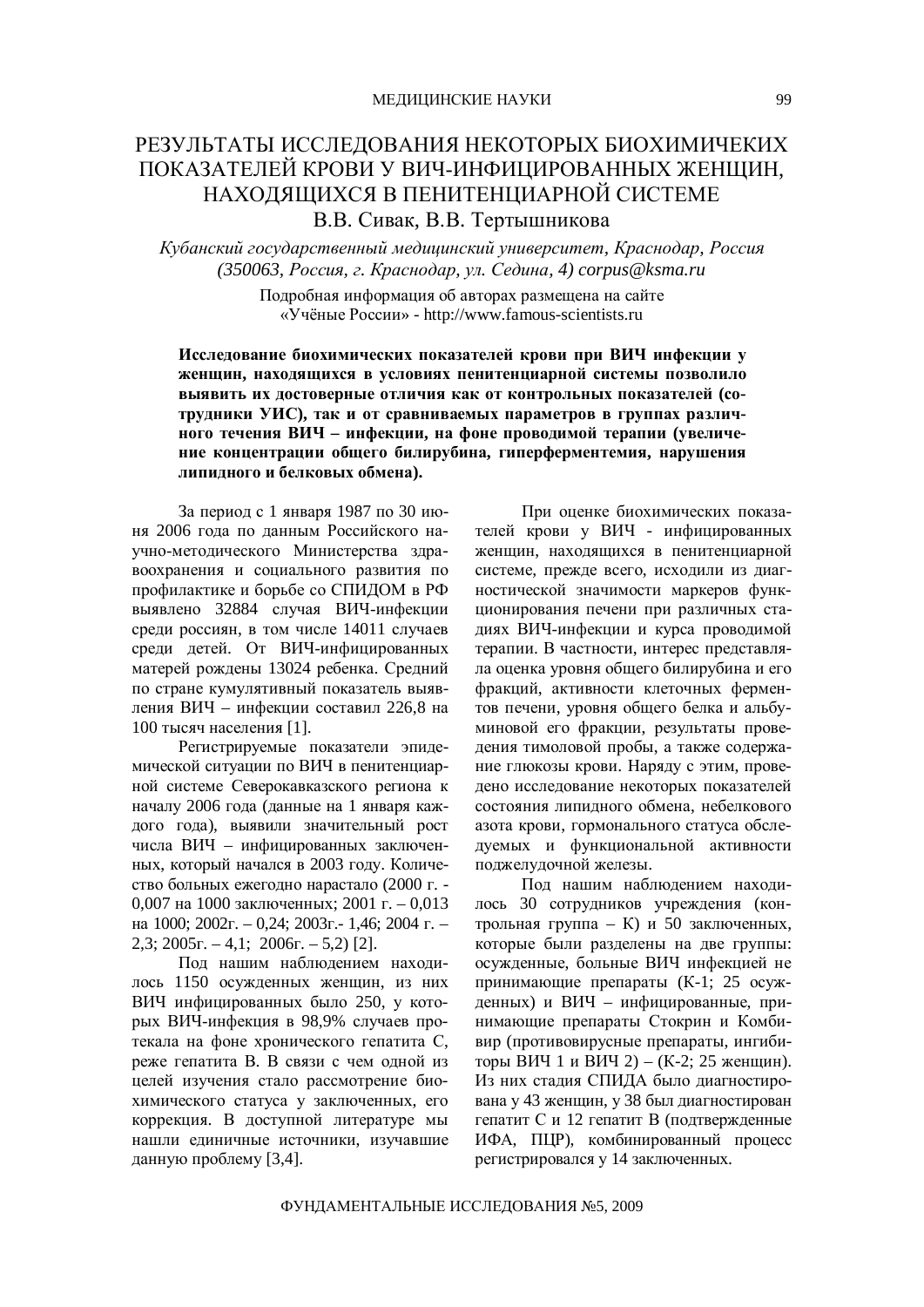Исследование обмена билирубина при ВИЧ инфекции у лиц пенитенциарной системы свидетельствовало об увеличении общего билирубина крови на 34% относительно стандартного возрастного контроля  $(16,28\pm0.92 - 3a$ ключенные, больные ВИЧ инфекцией не принимающие препараты против 12,15±1,31 – показатели леченных осужденных или находящихся на лечении), обусловленном существенным увеличением уровня содержания связанного билирубина (5,82±0,80 против 2,15±0,09).

Изучение активности клеточных ферментов также свидетельствовало о по-**ЕБ**ышенной проницаемости гепатоцитов, синтезирующих данные ферменты для

внутриклеточных процессов метаболизма. В частности, наблюдалось достоверное возрастание активности трансаминаз: АлАТ – на 55,3% (53,66±7,57 против  $29,70\pm2,00$  B K-2)  $\mu$  AcAT –  $\text{Ha}$  51,7%  $(43.47\pm3.53$  против  $22.50\pm1.72$ ). Расчет коэффициента де Ритиса у ВИЧ инфицированных указывал на тенденцию к его снижению  $(1,23\pm0,09$  против  $1,31\pm0,06$  К-1), обусловленную изменением нормального соотношения между АлАТ и АсАТ. Активность ЩФ была также достоверно более высокой  $(115,74\pm5,25)$ против 72,00 $\pm$ 5,10 в К-1 и 116,30 $\pm$ 6,22 против К-2) – (таблица 1).

Таблица 1. Активность ферментов у ВИЧ инфицированных в условиях пенитенциарной системы  $(M \pm m, p)$ 

| Группа    | A <sub>II</sub> AT | AcAT        | Коэф. де   | ЛДГ          | <b>TTT</b>         | ЩФ           | $\alpha$ -              |
|-----------|--------------------|-------------|------------|--------------|--------------------|--------------|-------------------------|
|           | $N=0-40$           | N=0-40      | Ритиса     | $N = 200 -$  | $N=11-50$          | $N = 80-$    | амилаза                 |
|           | ед./л              | ед./л       |            | 480 ед./л    | ед./л              | 120 ед./л    | $N=0-80$                |
|           |                    |             |            |              |                    |              | $e_{\text{A}}/\text{h}$ |
| $K(n=30)$ | $31,40 \pm$        | $28,50 \pm$ | $2,30\pm$  | $305,00 \pm$ | $21,50 \pm$        | $82,00 \pm$  | 52,00 $\pm$             |
|           | 2,00               | 1,72        | 0,08       | 19,10        | 3,10               | 7,10         | 4,01                    |
| $K-1$     | $29,70 \pm$        | $22,50 \pm$ | $1,31\pm$  | $275,00 \pm$ | $17,50 \pm$        | $72,00 \pm$  | 41,00 $\pm$             |
| $(n=25)$  | 2,00               | 1,72        | 0,06       | 20,10        | 2,10               | 5,10         | 2,01                    |
| $K-2$     | $22.50 \pm$        | $25,10\pm$  | $0,90 \pm$ | 371,80±      | 28,80 <sup>±</sup> | $116,30 \pm$ | 79,00±                  |
| $(n=25)$  | $2,51*$            | $1,77*$     | $0,10*$    | 20,35        | $4,51*$            | $6,22*$      | $5,78*$                 |

 $\Pi$ римечание: \* - достоверные отличия показателей от К-1 ( $p<0,01$ )

При исследовании уровня глюкозы крови у ВИЧ-инфицированных женщин, в сравнении с другими обследованными, была выявлена наиболее значительная тенленция к гипогликемии (3,97 $\pm$ 0,18-ВИЧ инфекция против 5,20±0,20 – ВИЧинфекция + интеркуррентная патология).

Исслелование показателей липилного обмена выявило тенденцию к возрастанию холестерина  $(5,04\pm0,92)$  против 4,15 $\pm$ 0,30 в К-2), триглициридов (1,19 $\pm$ 0,11 против  $1,12\pm0,18$  в К-2) и беталипопротеилов (4740,82 $\pm$ 320,43 против 4000±500,00 в К-2 до верхних границ нормы - N=4980,11 $\pm$ 301,50). Уровень кортизола был увеличен (789,00±25,20 против  $400.00\pm80.10$  B K-2).

Анализ показателей белкового обмена (таблица 2) свидетельствовал о тенденции к повышению уровня общего белка крови (76,55 $\pm$ 2,28) в сравнении с К-2  $(73,50\pm2,10)$  и достоверном возрастании фракции альбуминов в среднем на 43,3%  $(87,89\pm4,72 \text{或} 44,50\pm1,10 \text{ B K-1 }\mu \text{m}$ тив  $47,72\pm0,75$  в К-2).

Таким образом, исследование биохимических показателей крови при ВИЧ инфекции у женщин, находящихся в условиях пенитенциарной системы позволило выявить их достоверные отличия как от контрольных показателей (сотрудники УИС), так и от сравниваемых параметров в группах различного течения ВИЧ - инфекции, на фоне проводимой терапии.